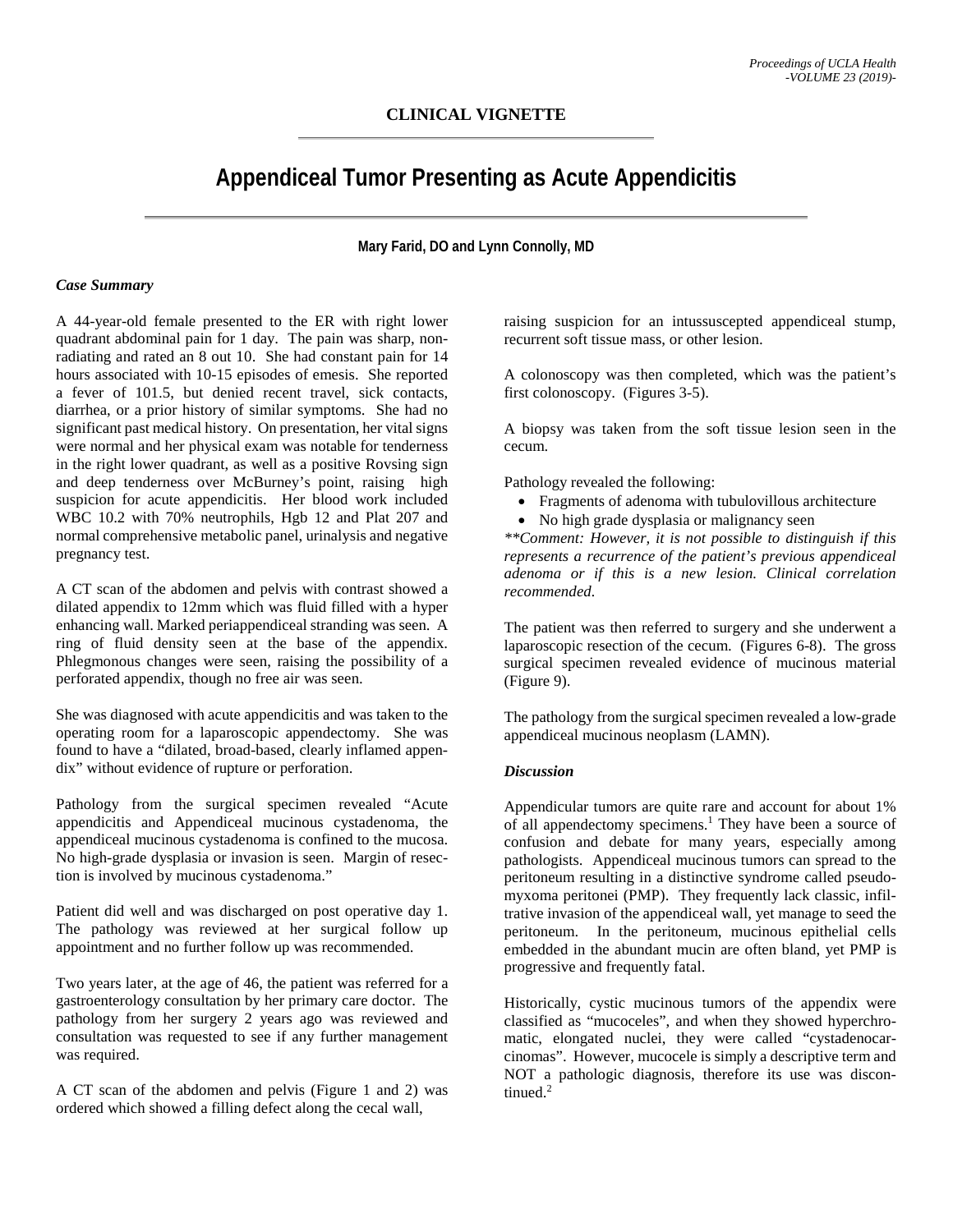In the 1960s and 70s, they were reclassified as "mucinous cystadenomas" or "villous adenomas of the appendix", in keeping with nomenclature for colorectal adenomatous polyps; doubts began to surface about the malignant nature of these seemingly noninvasive tumors. There continued to be controversy, as these same tumors were seen to seed the peritoneal cavity with neoplastic mucinous epithelium that resulted in death in more than 50% of patients due to bowel obstruction. For decades, there was disagreement between those who believed in the concept of a "ruptured adenoma" vs those who insisted that the presence of epithelium outside the appendix indicates that the primary tumor must be an invasive adenocarcinoma.

In 2010, a new term was introduced to reconcile the benign appearance of the appendiceal tumor and the peritoneal mucinous epithelium with the often fatal biologic behavior of PMP.<sup>3</sup> This term came about from a study done in 2003 by Misdraji, et al. They felt that because appendiceal tumors that are confined to the appendix (mucinous cystadenoma or villous adenoma) are indistinguishable from those that have spread to the peritoneum, a single term should be used to encompass them, whether they are confined to the appendix or if they have spread to the peritoneum. The new term was LAMN, or lowgrade mucinous appendiceal neoplasm. This term described tumors that lack destructive invasion of the appendiceal wall. Adenocarcinoma is the term reserved for tumors with either high-grade cytology or destructive invasion.

The types of mucinous appendiceal neoplasms include adenoma, LAMN and adenocarcinoma.

# *Low-grade Appendiceal Mucinous Neoplasm (LAMN)*

#### *Clinical Features:*

Abdominal pain is the most common clinical presentation, often presenting in the  $6<sup>th</sup>$  decade. There is a female predominance and patients may present with an abdominal mass or abdominal distention, possibly due to the development of PMP. A ruptured LAMN may present with mucin in a hernia sac. In 20% of cases, it is found as an incidental finding in asymptomatic patients who have undergone appendectomy.

#### *Pathology:*

The appendix may appear grossly normal or can be dilated and filled with tenacious mucin. (Figure 12). The wall is often thin, fibrotic and calcified. Gross rupture may show mucin in the wall or on the serosal surface. Histologically they can appear similar to adenomas with a villous or flat neoplastic mucinous epithelium. A defining feature is "pushing invasion", a pattern of invasion of the underlying appendiceal wall. The wall may rupture with mucin filling onto the peritoneal surface, without or without mucinous epithelial cells growing freely in that mucin.

## *Natural History:*

The prognosis is dependent on the stage of the tumor. When widely disseminated in the peritoneum, a progressive clinical course ensues (PMP). If limited to the appendix or rupture is localized to the RLQ, then the presence of neoplastic mucinous epithelium dictates the prognosis.

LAMNs associated with acellular mucin and confined to the RLQ carry a very low risk of recurrence or progression PMP. Those associated with mucin and neoplastic mucinous epithelial cells in the RLQ carry a high risk of recurring as disseminated disease.

Therefore in the evaluation of LAMNs, the entire specimen, should be examined to evaluate for the presence of mucin on the serosa, and more importantly, the presence or absence of mucinous epithelium within the extra-appendiceal mucin.4

#### *Treatment:*

For LAMN's that are confined to the appendix, without extraappendiceal mucin, a simple appendectomy is performed. This is essentially curative. If margins are positive, then a cecectomy is generally performed, though data are lacking. If cellular epithelium is present and confined to the RLQ, a right hemicolectomy can be considered, but data are lacking.

Tumors that have disseminated widely are treated for PMP.

#### *Conclusion*

Appendiceal tumors are rare but are important because they can spread to the peritoneum leading to a potentially fatal disease. Adenomas, LAMNs and adenocarcinomas can be found on appendectomy specimens. Adenomas have intact muscularis mucosae, while LAMNs have pushing invasion. LAMNs are low-grade tumors but can still disseminate into the peritoneum.

Treatment varies according to tumor invasion, but can range from a simple appendectomy to a right hemicolectomy.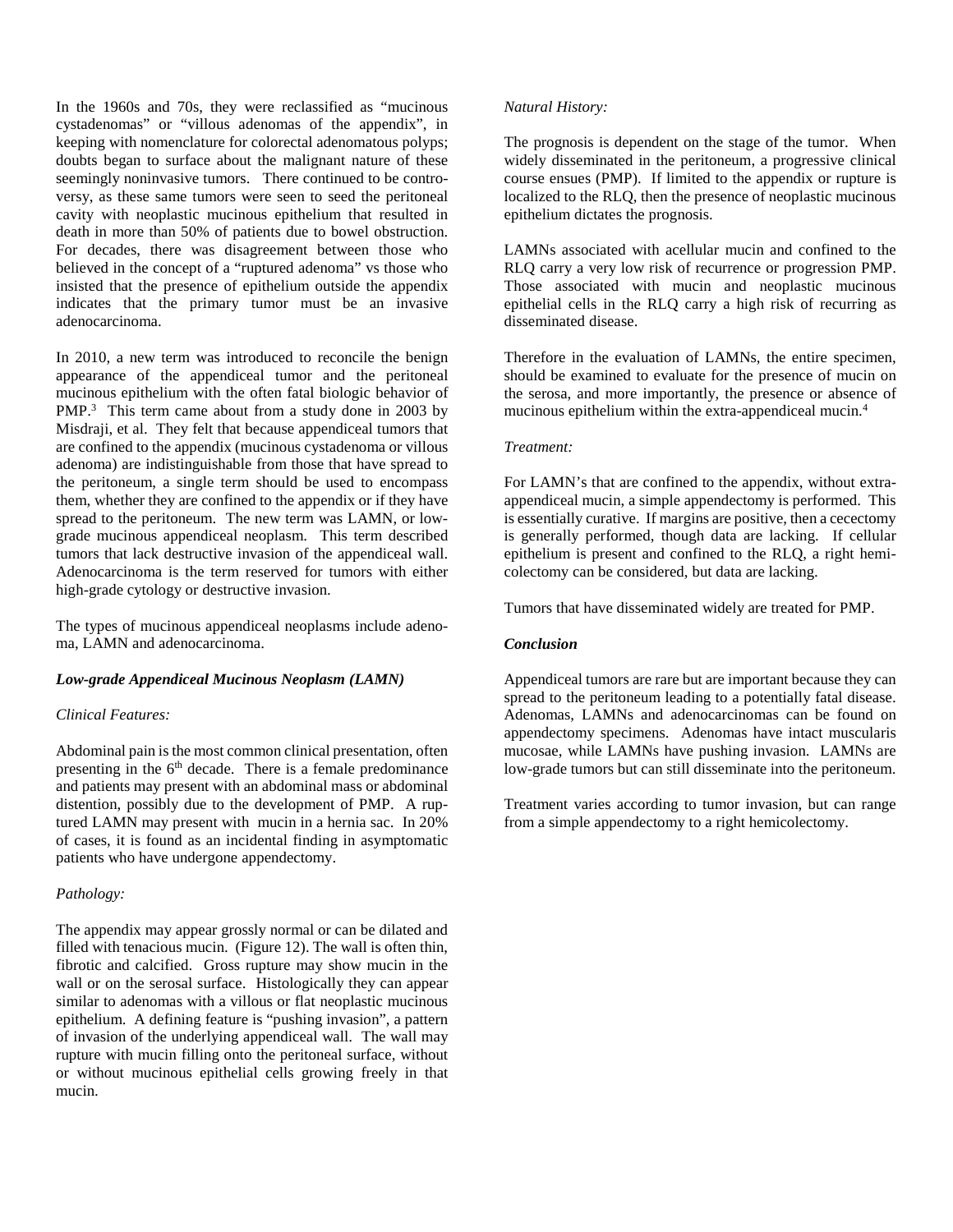# *Figures*



**Figures 1 and 2.** CT Scan of the Abdomen and Pelvis. A filling defect is seen along the cecal wall, measuring approximately 3cm. Heterogeneous with air, fat and soft tissue components. Soft tissue components are most prominent at the base of the lesion.



**Figures 3-5.** Mass seen in the cecum with mucinous substance.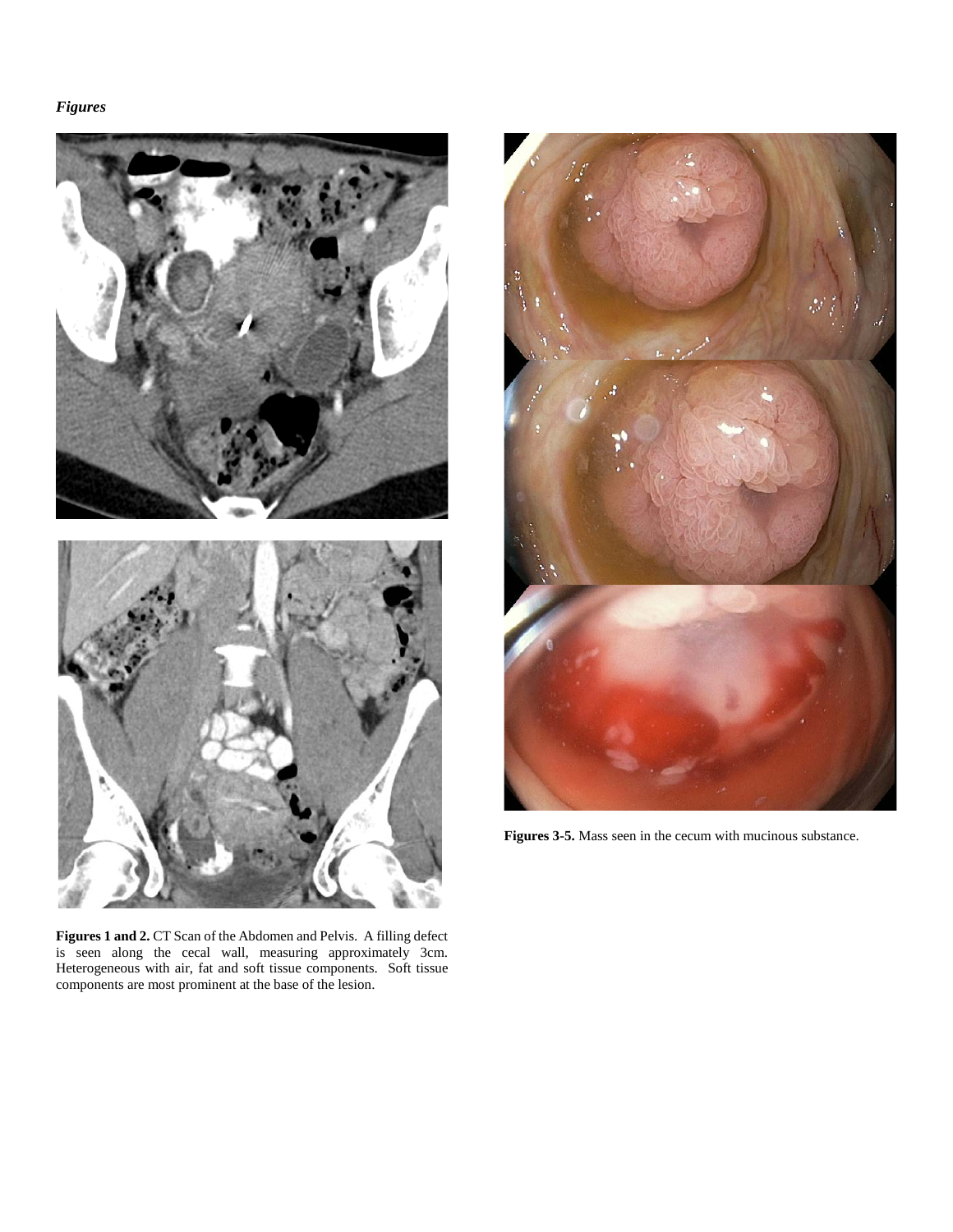

**Figure 6-8.** Laparoscopic surgical resection of the cecum.



**Figure 9.** Surgical specimen revealing evidence of mucinous material.



**Figures 10 and 11.** Surgical pathologic specimen consistent with lowgrade appendiceal mucinous neoplasm (LAMN). Most of the lesion resembles a tubulovillous adenoma (TVA) that is arising within the appendiceal orifice. However, there are areas with loss of lamina propria and atrophy of the muscularis mucosae.